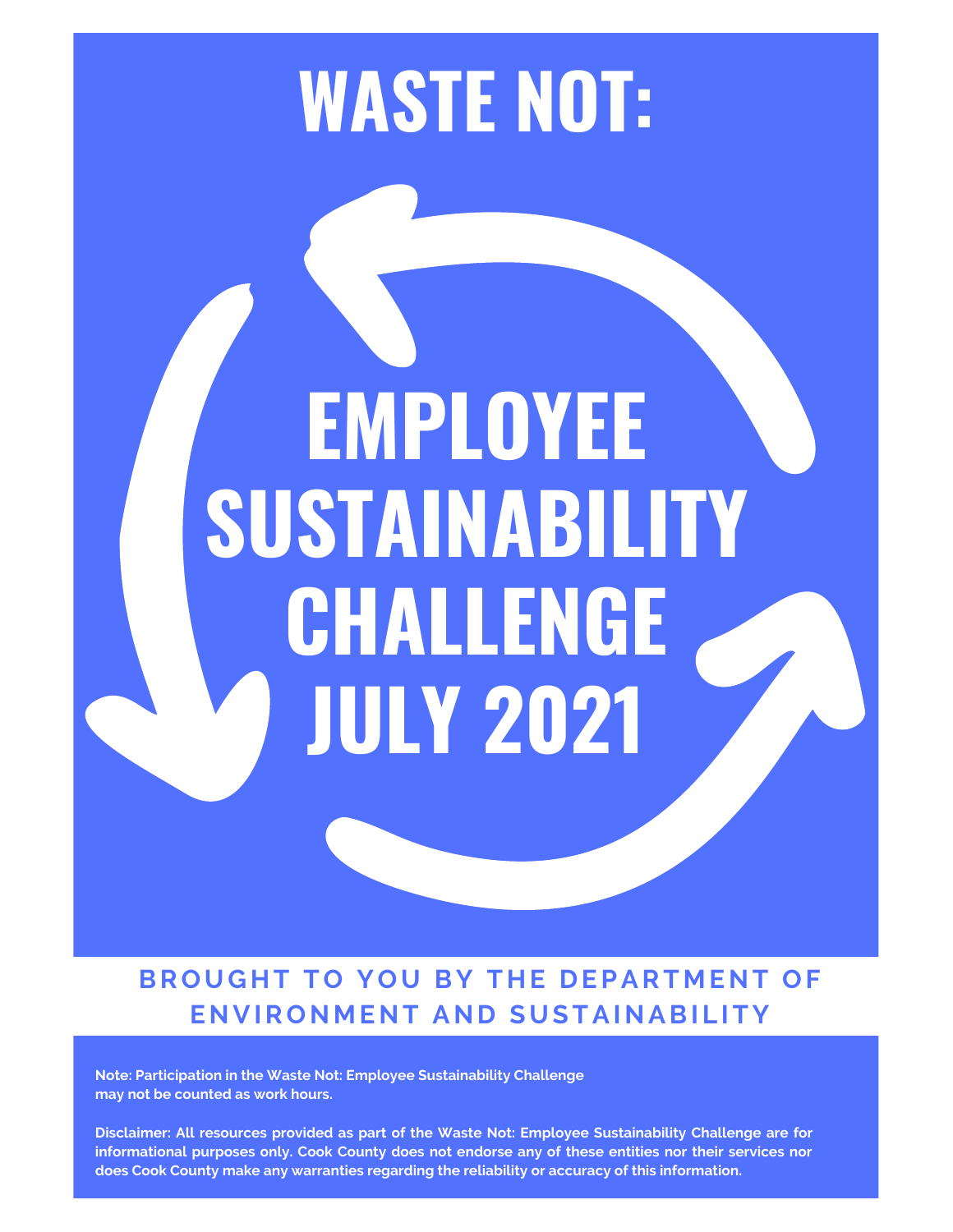## **C H AL LENG E OVERVIEW**

#### It's as Easy as 1,2,3...

**STEP** 

**01** 

**Take Action** Complete an action. attend an event, or

engage with a resource

**Self Report** 

Self report your actions for the week via a Microsoft form

03

**STEP** 

**Be Entered to Win** 

When we receive your self-report, you will be entered to win a prize!

## **KICKOF F WEBINAR ( JULY 7T H )**

**STEP** 

02

#### **JULY 7T H | 1 2P M**

Join us for a lunch and learn presentation featuring the Department of Environment and Sustainability and Plant Chicago

**SEE PA G E 3 FOR D ETAI LS**

## **RE DUCE ( JULY 7 - 1 1 )**

#### F IRST, **RE DUCE!**

Try out simple strategies to reduce the amount of waste you create in the first place

**SEE PA G E 4 FOR D ETAI LS**

## **REUSE ( JULY 1 2 - 16)**

#### T H EN, **REUSE!**

Get inspired to reuse items you already have around the house instead of buying new

**SEE PA G E 5 FOR D ETAI LS**

## **RECYCLE ( JULY 1 7 - 2 1 )**

#### F INAL LY, **RECYCLE**

... or compost, donate, sell, etc.! Dive in to the endless ways to keep waste out of landfill

**SEE PA G E 6 FOR D ETAI LS**

**FOR D ETAI LS ON T H E C H AL LENG ES YOU ARE INTERESTE D IN AND TO LEARN HOW TO REPORT YOU R PARTICIPATION, SCROL L DOWN!**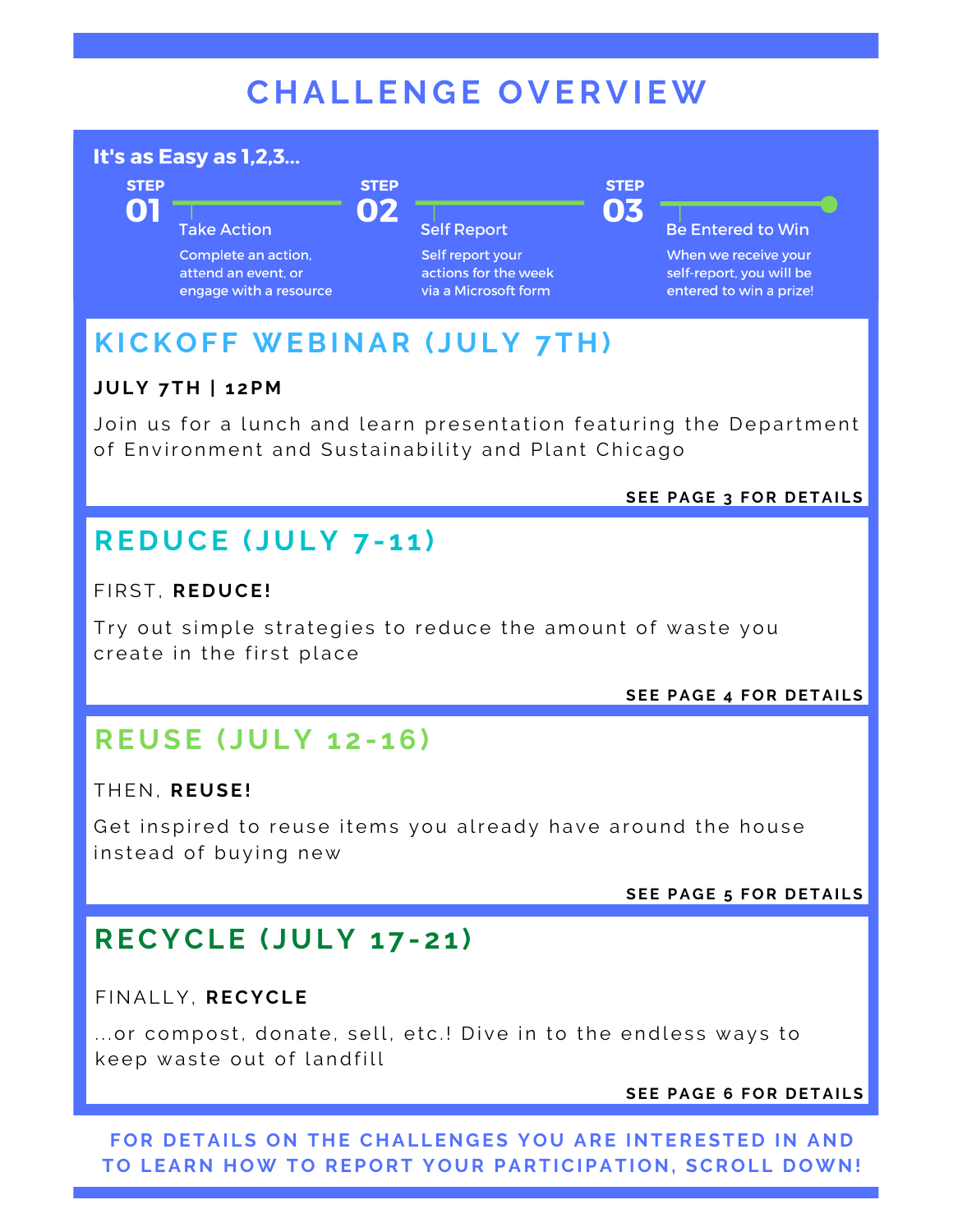## **KICKOF F WEBINAR**

## **JOIN US**

#### **Jul y 7 th | 1 2pm**

Join us for a Lunch and Learn presentation on diverting waste from landfill. Register [he](https://tinyurl.com/CC-Lunch-Learn)re.

Learn more about our presenters below.

## **COOK COUNTY DEPARTMENT OF ENVIRON M ENT AND SUSTAINABI L ITY**



#### **Topic: Composting**

Learn about the importance of composting food scraps and yard waste and some tips for composting successfully at home

#### **Pr e s ent e r:**

Debra Kutska, Environment and Sustainability Initiatives Program Manager

**Learn more: Department of Env[ironment](https://www.cookcountyil.gov/agency/environmental-control) and Sustainability** 

### **PLANT C H ICA GO**



#### **Topic: Circular Economy**

Plant Chicago describes a local circular e conomy as a collaborative e conomic practice sustained by local circulation of materials, nutrients, knowledge, and money. It's empowered by transparency, diversity, and in clusion.

 $P$  **resenter:** Elise O'Malley, Circular Economy & Small Business Manager

**L e a rn mor e : Pl ant Chi c [ago](https://www.plantchicago.org/circular-economy)**

## **RE G ISTER FOR T H E WEBINAR H [ERE](https://tinyurl.com/CC-Lunch-Learn)**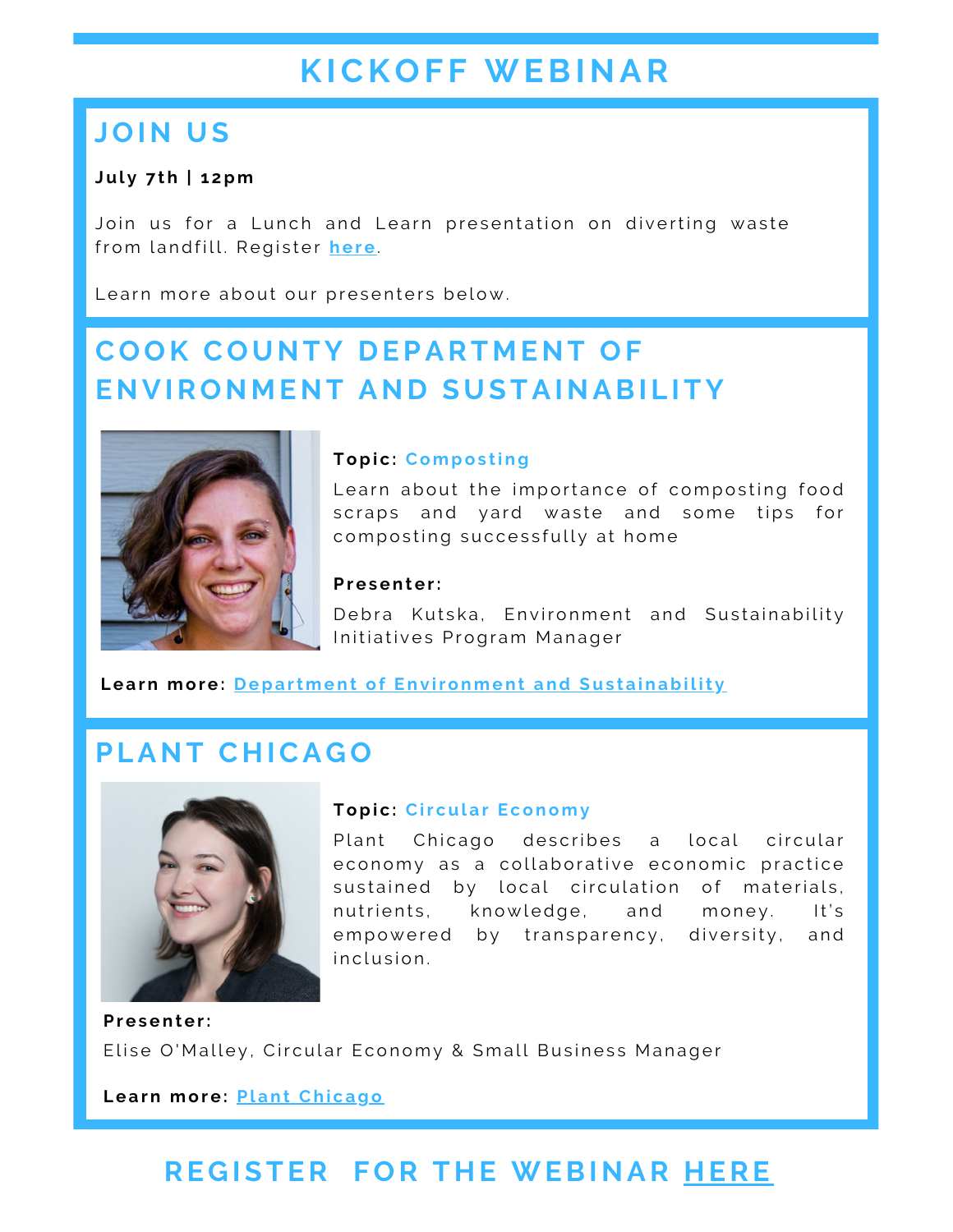## **RE D U CE**

**Visit our Green Guide [Library](https://www.cookcountyil.gov/content/green-guide-library) to learn more!**

#### **PACKA G ING**

- **Choose items without packaging.** For example, choose loose fruits & veggies at the grocery store and use a reusable produce bag.
- **Choose items in recyclable packaging.** If given a choice, opt for packaging that is recyclable in your area. Often-recyclable packaging includes cardboard, glass, and metal.
- **Choos e it ems made from r e c y c l ed ma t e ri a l s .**L o o k f o r t h e percent content that is recycled - the higher the better!
- **Shop** at a ze[ro-](https://www.litterless.com/bulk-food-guide/illinois)waste store. Bring your own containers to fill with personal care items and dry goods.

## **OPT OUT**

- **Opt** out of junk mail & magazine subscriptions. Check out **ecocycle[.org](https://www.ecocycle.org/junkmail)** for ideas about how to get started.
- **Ask to exclude extras** like plastic utensils, straws, napkins, chopsticks, sauces, and so on when ordering take-out.
- Say no to receipts or choose a virtual receipt. Most most receipts are **[not](https://www.sierraclub.org/sierra/2017-2-march-april/ask-mr-green/hey-mr-green-should-receipts-be-recycled) recyclable** because they are "thermal" paper.

## **CO M M UNITY S H ARING**

**Choose pre-loved, instead of new.** Ideas to get started:

- join a local "buy nothing" group and be part the gift economy
- **A D JUST YOUR T H ER M [OST](https://www.thredup.com/)AT** tr y o n li n e t h rift s t o r e s l i k e **Thr edUp** & **Off e [rUp](https://offerup.com/)**
	- a good old brick & mortar thrift store is also a great option
- **Us e a " L ibr a r y of Things "** t o bo rr o w it ems l i k e t o o ls and electronics. Examples in Cook County include:
	- **.** [Arlington](https://www.ahml.info/borrow/library_of_things) Heights, Chicago [Ridge,](https://chicagoridgelibrary.org/library-of-things-4140) Gl[env](https://www.glenviewpl.org/steam-collection/)iew, **Matte[son](https://www.mapld.org/libraryofthings/), [Northl](https://www.northlakelibrary.org/library-of-things/)ake, Pala[tine](https://www.palatinelibrary.org/books-movies-more/library-things), West Chic[ago](https://wcpld.info/services/library-of-things/)**
	- $\bullet$  Specifically for tools: **Chicago [Tool](https://www.chicagotoollibrary.org/) Library**

## **FOOD**

- □ Buy only what you need. Make a grocery list, including quantities,<br>before you go to the store, and stick to it!
- **Plan your meals.** Use items you already have, plan meals with similar ingr[e](https://www.thekitchn.com/reduce-waste-through-savvy-meal-planning-the-smart-shopper-218145)dients, and love your leftovers. Learn more tips here.
- Store food wisely. Learn to re[fri](https://www.realsimple.com/food-recipes/shopping-storing/food/store-food-refrigerator)gerate and [fr](https://www.tasteofhome.com/article/freezing-food/)eeze fresh foods to extend their life. Also consider these food preserva[tio](http://www.homepreservingbible.com/1118-easy-food-preservation-methods-help-you-avoid-food-waste/)n methods.
- **Shop local.** Choose local food vendors, like farmers markets. You can often return packaging like berry or egg cartons each week.

## **SEL F -REPORT YOUR RE DUCE ACTIONS H [ERE](https://forms.office.com/Pages/ResponsePage.aspx?id=rlVNi7RtBU6oXFnWolbNbtsON2yO_SxMgV7Ub7E2orlUMUlWT0xUSUY0N1MwRFRIUldGOTRCN1ZIMi4u)**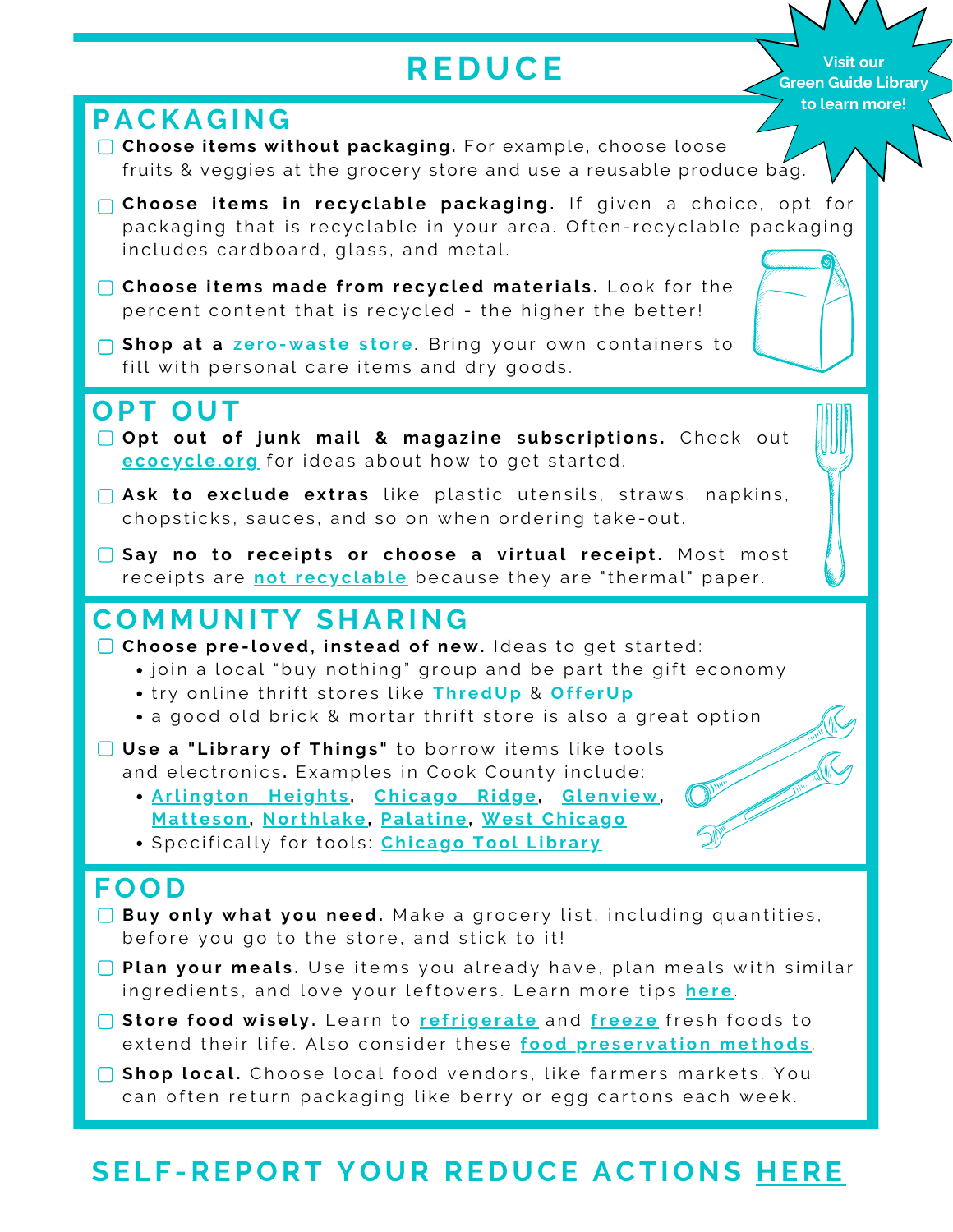## **RE U SE**

**Visit our Green Guide [Library](https://www.cookcountyil.gov/content/green-guide-library) to learn more!**

## **REPLACE SINGLE USE ITEMS**

- **Coffee cup**, **water bottle**, or **thermos.** A reusable alternative the these items is easy to take on the go.
- **Grocery and produce bags.** Leave them by the door or in your car so you don't forget!
- **Straws and cutlery.** Carry a set with you or keep one in the office.
- **Food containers and [wraps.](https://www.treehugger.com/best-reusable-beeswax-wraps-5086458)** Reduce your use of plastic wrap and Ziploc bags.
- **[Wool](https://www.thespruce.com/best-wool-dryer-balls-4781065) [dryer](https://www.thespruce.com/best-wool-dryer-balls-4781065) balls.** Replace dryer sheets with this eco-friendly option.
- **And [more!](https://www.hennepin.us/choose-to-reuse/tips/replace-with-reusables)**

## **REPAIR**

**Repair broken items** instead of buying new. This is possible for a wide array of items including furniture, electronics, clothing, and toys. Check out *iFix[it](https://www.ifixit.com/)* and our Green G[uide](https://www.cookcountyil.gov/content/green-guide-library) Library for inspiration!

## **SAVE AND USE A G AIN**

- □ Use the reverse side of used paper as scratch paper
- □ Use items you already have for storage rather than buying new
	- Use glass jars from things like pasta sauce to store new items (cotton balls, beans, rice, etc.)
	- Save and reuse containers from take-out to store leftovers and send home with guests!
- Save packaging to use again later
- **•** Save boxes for storage, shipping, or gifts
	- Save tissue paper & newspaper for gift wrapping
	- Save packing peanuts and bubble wrap for shipping or storage
	- Save and reuse gift bags & wrapping paper
- **Get crafty!** Use household items for crafts, art projects, and games for kids (newspaper, plastic cups, cans, boxes, Styrofoam, etc.)

## **QUAL ITY**

- **Purchase with quality in mind.** Good quality items last, which reduces cost and waste creation over a lifetime.
	- Fast fashion is particularly problematic. Read writer and fashion consultant Aja Barber's **[thought](https://eco-age.com/resources/aja-barber-fast-fashion-actually-cheap/)s on the topic**.
	- Pre-loved items in thrift stores are often high quality!

## **FOOD**

- **Us e your food s c raps !**
	- make your own chicken or **v eggi e [broth](https://minimalistbaker.com/easy-1-pot-vegetable-broth/)**
	- **c[andy](https://www.allrecipes.com/recipe/56693/candied-lemon-peel/) citrus peels**, or add the zest to dishes for added flavor
- throw cheese rinds into soups for added flavor
- **ma k e s [auc](https://fromscratchfast.com/how-to-make-green-sauce/) e s** w it h h e rb stems, or wilting leaves (or add to stock)
	- **pi c k l e me lon [rinds](https://www.thespruceeats.com/watermelon-rind-pickles-recipe-3059156)**
- **roast squash and [pumpk](https://www.thekitchn.com/how-to-roast-pumpkin-and-squash-seeds-4687) in s e eds**
- **roast <u>[pot](https://www.thekitchn.com/heres-why-you-should-never-throw-out-potato-peelings-tips-from-the-kitchn-212565)ato</u> & [appl](http://thekitchn.com/baked-apple-peels-tips-from-the-kitchn-214648) e** pe e l s
- . . . a nd **so [much](https://www.thespruceeats.com/smart-ways-to-use-food-scraps-4845396) mor e**!

## **SEL F -REPORT YOUR REUSE ACTIONS H [ERE](https://forms.office.com/Pages/ResponsePage.aspx?id=rlVNi7RtBU6oXFnWolbNbtsON2yO_SxMgV7Ub7E2orlUMEkyUlNERzkwSkYzRTlOQkJBSzBYTTk0MC4u)**